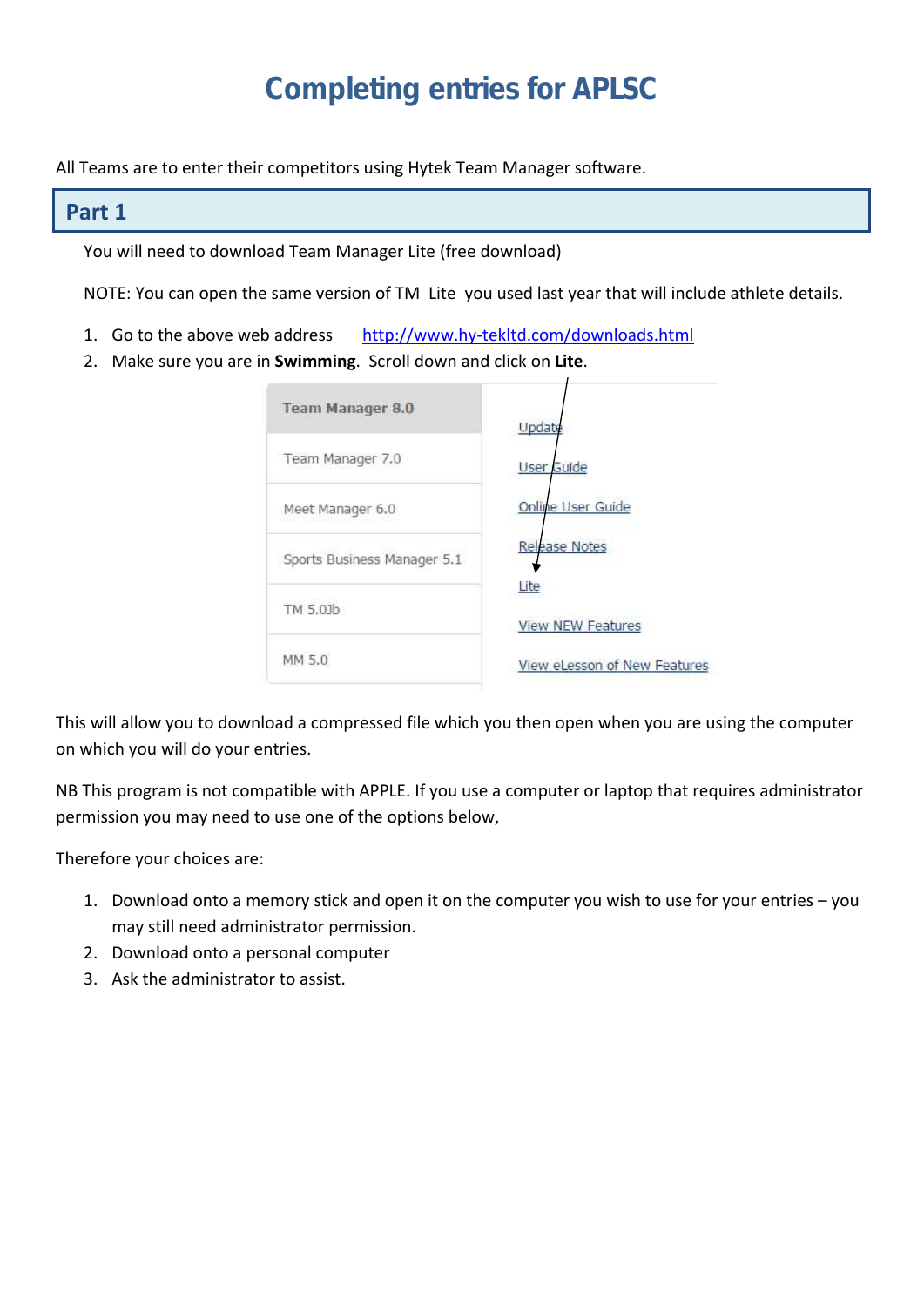# **Part 2**

Once the program is loaded on your computer:

- Open Team Manager 8 Lite.
- Initial screens choose *English* in the *Select language* screen, *OK* for the next info screen and *Close for the What's New in TM 8* screen.
- $\bullet$  Click on File Open/New

In the File name box type your team name and year

X

X

| Open Existing or Create New Database                                                                                                                             |                                                 |                        |
|------------------------------------------------------------------------------------------------------------------------------------------------------------------|-------------------------------------------------|------------------------|
| Computer > OS(C) + TMSData<br>$-14.1$                                                                                                                            | Search ThroData                                 | p                      |
| <b>New falder</b><br>Organize *                                                                                                                                  |                                                 |                        |
| Recent Places<br>×<br>Name                                                                                                                                       | Date modified                                   | Type                   |
| 2012 Balmain PSSA Swimming Champs<br>Libraries<br>2012 Sydney East PSSA Swim Champs<br>E Documents<br>Music<br>Pictures.<br>Videos<br>Computer<br>$\Box$ $OS(O)$ | J3/02/2012 7:42 PM<br>23/02/2012 7:42 PM        | Microsoft<br>Microsoft |
| timeets3 (\\192.1)<br>of theets3 (\\192.1 = [a]]<br>m<br>File name: Sutherland 2013                                                                              | TEAM MANAGER Database file: -<br>Cancel<br>Open | 1.6                    |

- Click Open.
- You will then have a new screen to complete: ( as follows) NB Disregard different date in diagram
- You'll need to type in 01/01/2020 for these 2 spots. After you press return they appear as below;

| System Preferences                                                                                                                                                                  | <u>_ 10</u><br>x                                                                                                                  |
|-------------------------------------------------------------------------------------------------------------------------------------------------------------------------------------|-----------------------------------------------------------------------------------------------------------------------------------|
| <b>Preferences</b>                                                                                                                                                                  | Team/Swimmer Defaults                                                                                                             |
| $\Gamma$ Gender Designations<br>Men/Women (M/W)                                                                                                                                     | Default Team Registration:<br><b>AUST</b>                                                                                         |
| Male/Female (M/F)                                                                                                                                                                   | Default Team Type:<br><b>AGE</b>                                                                                                  |
| Boys/Girls (B/G)                                                                                                                                                                    | Default Country:<br><b>AUS</b>                                                                                                    |
| Athlete Browser Options                                                                                                                                                             | Default LSC:                                                                                                                      |
| $\overline{\mathsf{v}}$ Show Ages                                                                                                                                                   | Default State:                                                                                                                    |
| Show Birth Date                                                                                                                                                                     | Default City:                                                                                                                     |
| Show School Year<br>Last Name First                                                                                                                                                 |                                                                                                                                   |
| <b>C</b> First Name First                                                                                                                                                           | Default Postal Code::                                                                                                             |
| Show Only "Faster than" Time STD<br>Qualifying Times<br>Relay Lead-Off Splits<br>$\nabla$ Use Relay Lead Off Splits<br>State / Province Labels<br>C Use "Province"<br>○ Use "State" | Meet Age-Up Date<br><b>Meet Start Date</b><br>Meet End Date<br>I≑L∽I<br>Dec 31, 2016<br>G<br>Not Applicable<br>System Age-Up Date |
| <b>Stroke Rates</b>                                                                                                                                                                 | Age-Up<br>∽ا⇔ا<br>Dec 31, 2016                                                                                                    |
| Enable Stroke Rate Reporting                                                                                                                                                        | Always Age-Up To Today                                                                                                            |
| Automated Reminders<br>Automatic Backup every 7<br>days                                                                                                                             | Cancel<br>0K                                                                                                                      |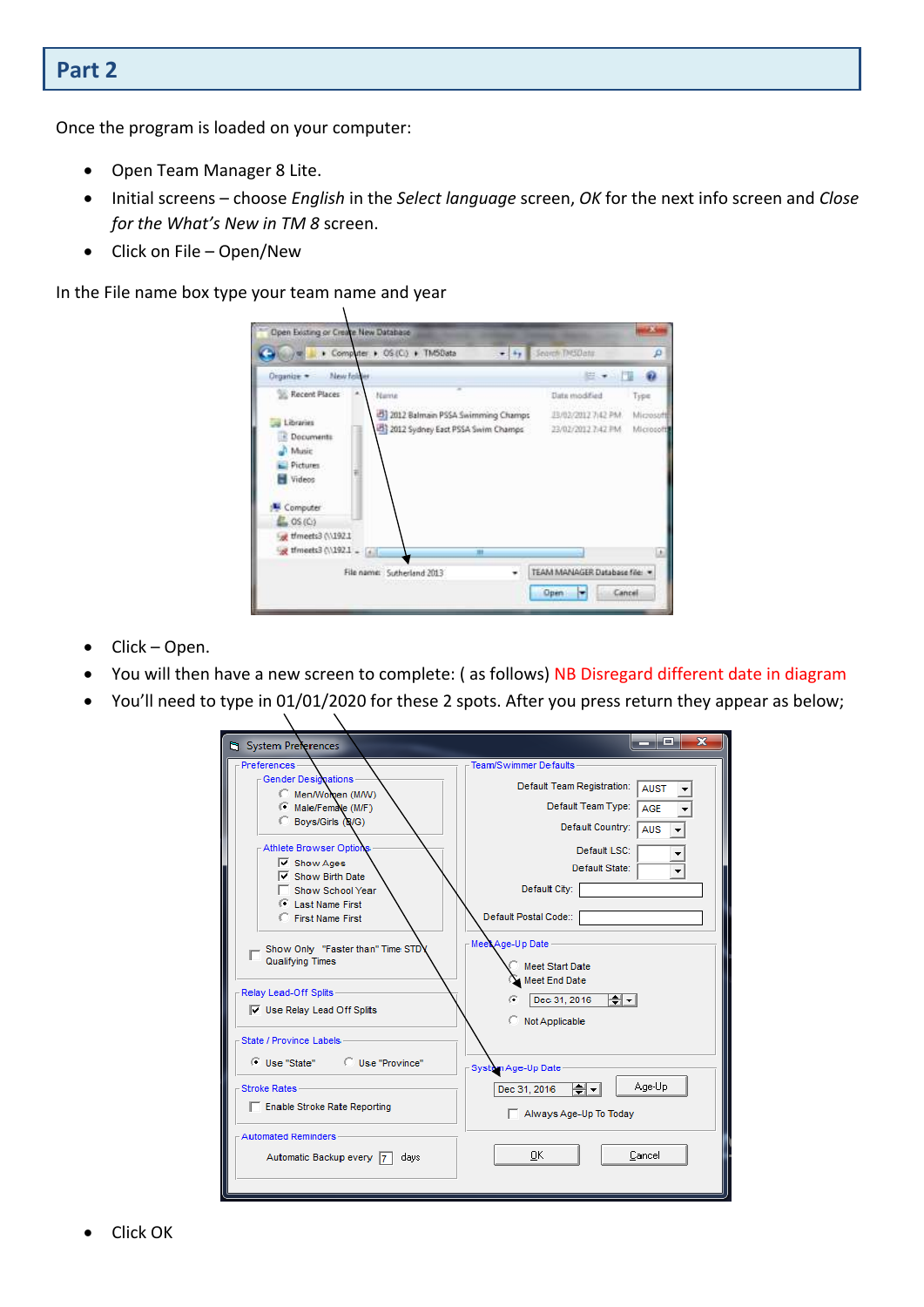#### ŗ **Part 3**

- Next you add your events. This is the zipped folder that was sent to you by the RLSSA National Office, which will be titled **'Meet Events-Australian Pool Lifesaving Championships 2020'**.
- From your emails, save the events attachment (zipped folder) sent to you either in a folder you know how to navigate to or your USB drive.
- Back in Team Manager Lite go File>Import>Meet Events. Go through the steps indicated.
- Next you add your Team Name. **A Team List with abbreviations is attached at the end of this document. Please use the allocated team names and abbreviations in this list.**
- If your team is not listed, your team should be named in Team Manager using the protocol below:

*For individual Royal Life Saving competitors:* **I\*** (for individual) **NSW** (your state)

*For Royal Life Saving Clubs:* **C\***(for club) **PH** (your club name abbreviated)

*For Development Teams:*

**D\***(for Development) **QLD** (your team/club name abbreviated)

## *For invitational or exhibition competitors/teams (international or non-Royal Life Saving competitors/teams):*

**V\***(for invitational/exhibition) **NZ** (your country/team/club name abbreviated)

- Click on Teams on the top bar
- Click on Add. You simply need to fill in the first two boxes. You don't need to add any additional. Capitals only for the Team Abbreviation. Lower/Upper for the Team name eg. The Hills. Click OK. Once the screen goes blank, click Cancel. Your team/club will appear first in the list.
- 医 Click on the closed folder with an arrow icon to exit Teams .

| <b>门</b> Team Maintenance                                                                  |             | $\mathbf{x}$<br>▣<br>$\blacksquare$                                           |
|--------------------------------------------------------------------------------------------|-------------|-------------------------------------------------------------------------------|
| $\Gamma$ Team Names/Registration<br>Team Abbr: YARR<br>Full Team Name:<br>Short Team Name: | Yarrawarrah | Team Registration:<br><b>AUST</b><br>Team Type:<br>AGE<br>Team Division:<br>▼ |
| - Mailing Information<br>Mail To:<br>Address:<br>City:<br>Postal Code:<br>E-Mail Address:  |             | <b>State</b><br>LSC:<br>Country:<br>AUS                                       |
| $\Gamma$ Telephone Information<br>Day Phone:<br>Evening Phone:<br>FAX:                     |             | ŪΚ<br>Cancel                                                                  |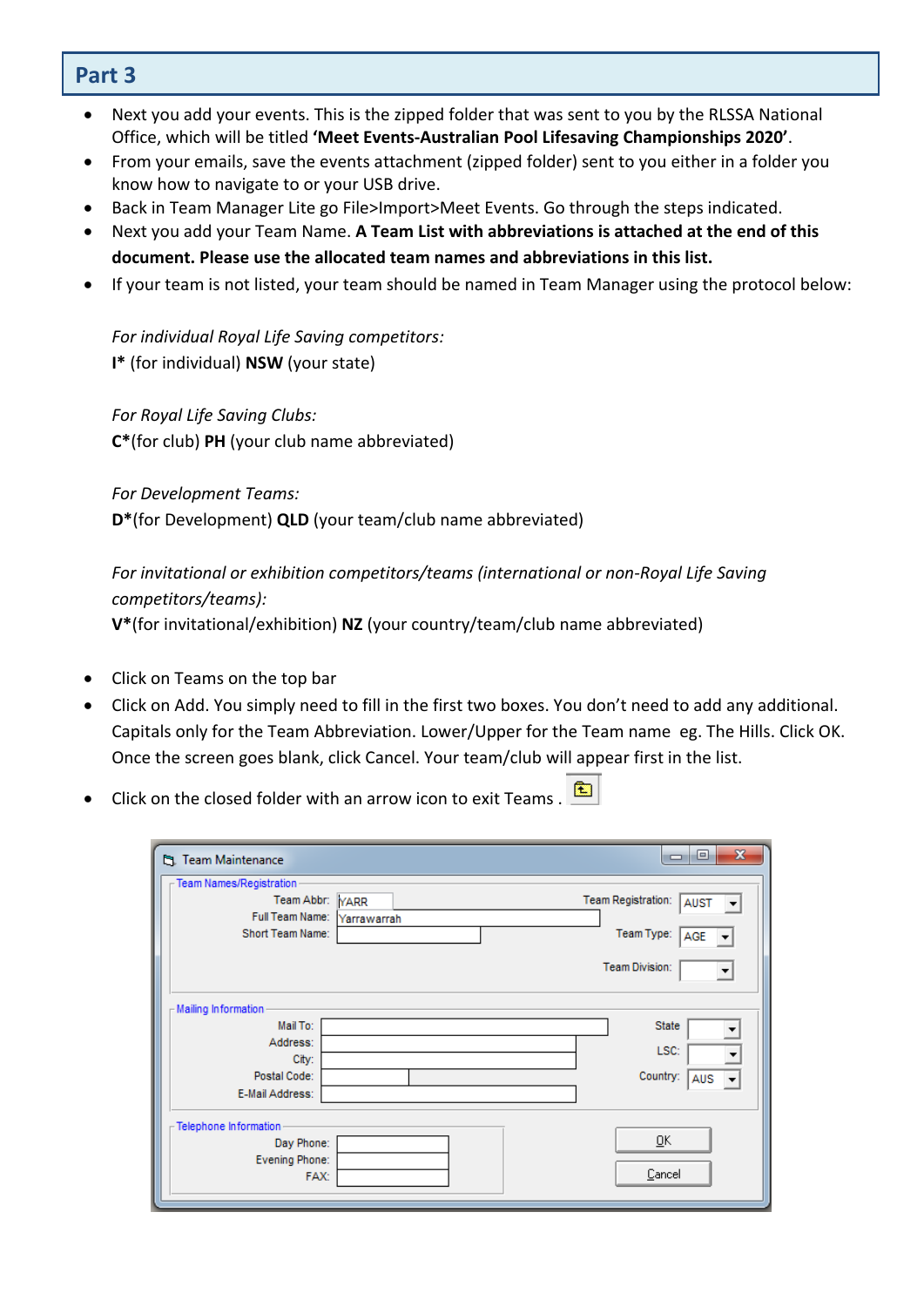## **Part 4**

 Now you add your athletes. You need their name (as it will appear in the program), age and date of birth.

Click on Athletes. Click on Add.

You only need to complete Last name, First name, DOB, Age and Gender and Team 1.

• Click OK down the bottom after each swimmer (including relay swimmers) Once all the team is entered, click OK for the last swimmer then cancel on the blank Athlete Information Screen.

Dates of Birth need to be accurate so please double check before entering.

| <b>STATISTICS</b><br><b>Athlete Information</b><br>a v |                                                         | ▣<br>⅏<br>$\qquad \qquad \Box$                       |
|--------------------------------------------------------|---------------------------------------------------------|------------------------------------------------------|
| - Athlete Information                                  | ---                                                     |                                                      |
| Last Name: Smith                                       | Middle:<br>First Name: John                             |                                                      |
| Preferred Name:                                        | ⊯⊡<br>Birthdate:<br>Age:<br>12/04/06<br>$ 10\rangle$    |                                                      |
| ID#<br><b>Build ID</b>                                 | Athlete Cell:                                           |                                                      |
| Gender (M,F): M                                        | Athlete E-Mail:                                         |                                                      |
|                                                        |                                                         |                                                      |
|                                                        |                                                         |                                                      |
|                                                        |                                                         | Member of                                            |
| Secondary Contact<br>Primary Contact<br>Medical        | <b>Email Export</b><br>Custom<br>Team 1:<br><b>YARR</b> | DD/MM/YY   ┥-<br>Joined:<br>$\overline{\phantom{a}}$ |
|                                                        |                                                         |                                                      |

#### **Part 5**

Go back to Original Screen (folder with arrow). Click on Meets.

|  |  | File Set-up Athletes Teams Meets Standards Records Workouts |  |  |
|--|--|-------------------------------------------------------------|--|--|
|  |  |                                                             |  |  |

Click on Entries (Entry by Event).



Tip: This icon takes you back to the previous screen wherever it appears.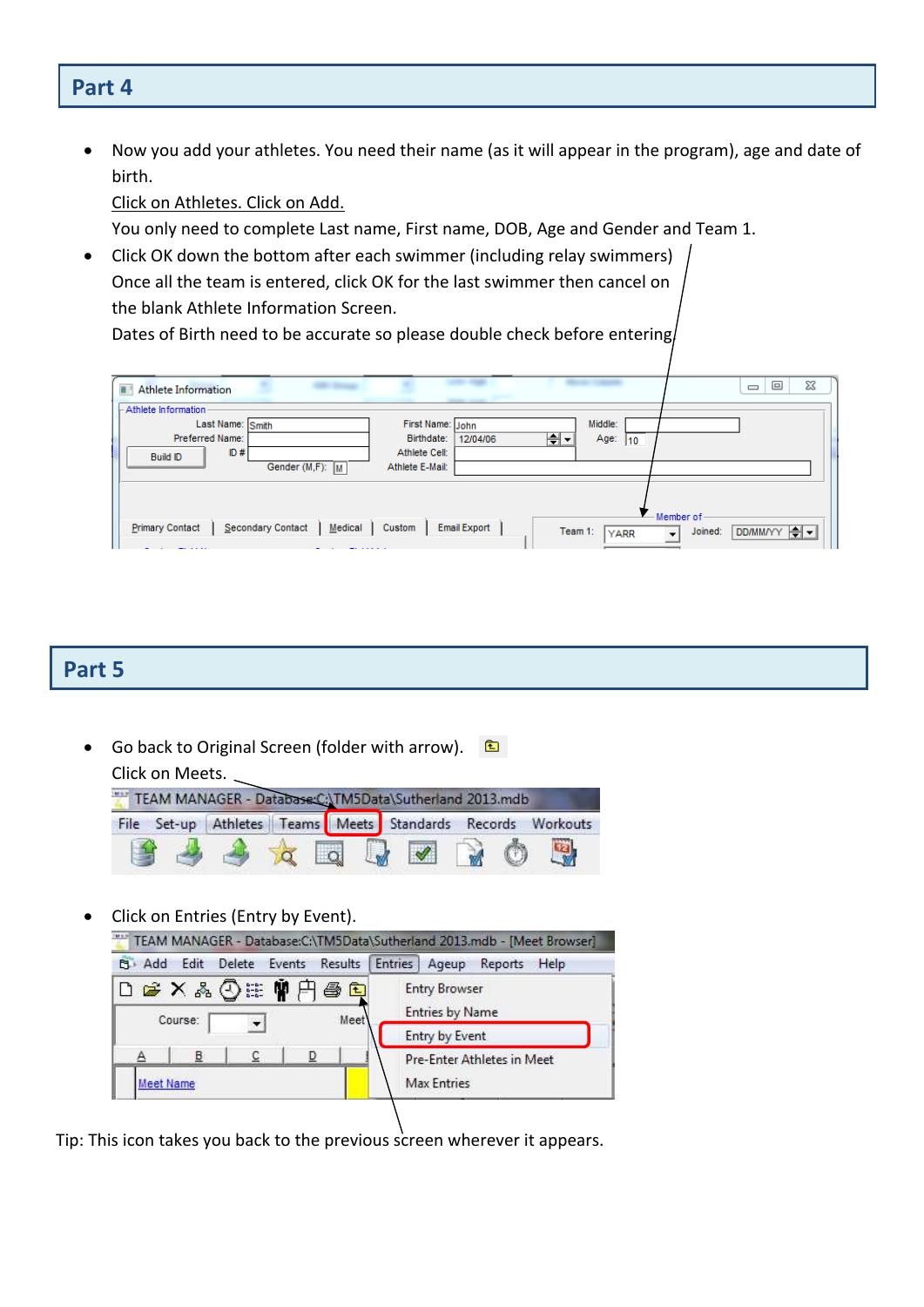A new screen appears:

Add your team abbreviation, all your events are listed (R for relay, I for individual event).

As you click on each event the eligible swimmers appear.



For relays click *New Relay*, drag the swimmer's name across to a relay position or double click their name. If you make a mistake, double click their name in the relay list and it will disappear.

For individual events type the swimmer's time in the custom box and press return. The *Entered* box then appears ticked and that entered swimmer is highlighted in yellow. When typing times don't worry about punctuation - that is, for 57.16 just/type 5716 and for 1:16.00 type 11600.

|                      |     |                                    |       | TEAM MANAGER - DatabaseChTMSGetelSchertand 201Emdb - Strity by Event, |                       |                           |        |                                     |                 |            |                                                          |                                                 |          |                  |                                                                                      |                              |           |               |   |  |  |    |     |       |  | <b>SCIENCE AND REAL PROPERTY</b> |
|----------------------|-----|------------------------------------|-------|-----------------------------------------------------------------------|-----------------------|---------------------------|--------|-------------------------------------|-----------------|------------|----------------------------------------------------------|-------------------------------------------------|----------|------------------|--------------------------------------------------------------------------------------|------------------------------|-----------|---------------|---|--|--|----|-----|-------|--|----------------------------------|
| <b>C</b> - Time Calc |     | Athlete Results                    |       | View:                                                                 | Relays Only           |                           | Print: | Dual Meet Setup Help                |                 |            |                                                          |                                                 |          |                  |                                                                                      |                              |           |               |   |  |  |    |     |       |  | $-101 - 10$                      |
| ■①面层画音图              |     |                                    |       |                                                                       | Event)                |                           |        |                                     | Swin for Team   |            | SUTH                                                     | $\ddot{}$                                       | Session: |                  |                                                                                      | <b><i>Steel Division</i></b> | ٠         |               |   |  |  |    |     |       |  |                                  |
|                      |     |                                    |       |                                                                       |                       |                           |        |                                     |                 |            |                                                          | 07-Mar 13 2013 Sutherland PSSA Swimming Camival |          |                  |                                                                                      |                              |           |               |   |  |  |    |     |       |  |                                  |
| <b>Sans</b>          | Cht | Errol                              |       | GendDatance Elma                                                      |                       | Age III                   |        | <b>Bone:</b><br>Than Frint   Than I |                 | Faster     | Smiller<br>Than (LCHE) Than (LCHE) Than (SCM) Than (SCM) | Faster                                          |          | Slower           | Faster.                                                                              |                              |           |               |   |  |  |    |     |       |  |                                  |
|                      |     |                                    | u     |                                                                       | 300 Free<br>300 Free  | 社は日<br>$11 - 13$ $R$      |        |                                     |                 |            |                                                          |                                                 |          |                  |                                                                                      |                              |           |               |   |  |  |    |     |       |  |                                  |
|                      |     |                                    | u     |                                                                       | 300 Free:<br>205 Free | $05-10$ H<br>$05-10$ H.   |        |                                     |                 |            |                                                          |                                                 |          |                  |                                                                                      |                              |           |               |   |  |  |    |     |       |  |                                  |
| п                    |     |                                    |       |                                                                       | <b>All Lines</b>      | as est n                  |        |                                     |                 |            |                                                          |                                                 |          |                  |                                                                                      |                              |           |               |   |  |  |    |     |       |  |                                  |
|                      |     | 41                                 | 3.8.3 |                                                                       | <b>SEEIFVAN</b>       | 1.199, 191-1              |        |                                     |                 |            |                                                          |                                                 |          |                  |                                                                                      |                              |           |               |   |  |  |    |     |       |  |                                  |
|                      |     | Show Swim-Up Attietes              |       |                                                                       |                       | Team                      |        |                                     |                 | WM Br      | ٠                                                        |                                                 |          |                  |                                                                                      |                              |           |               |   |  |  |    |     |       |  |                                  |
|                      |     | Daty Athletex Already in Meet      |       |                                                                       |                       | CO <sub>1</sub>           |        |                                     |                 | WM Sub-    | $\bullet$                                                |                                                 |          |                  | Cuts IT Time Fudge Factor: DC<br>indicates a time 1- fudge factor) make the cuttoff. |                              |           |               |   |  |  |    |     |       |  |                                  |
|                      |     | IF ony He-Emmi-Attests             |       |                                                                       |                       | Droub                     |        |                                     |                 | Marsdardin |                                                          |                                                 |          |                  | weighted a time did not make the culture.                                            |                              |           |               |   |  |  |    |     |       |  |                                  |
|                      |     | T. One Re-Entered with his Entrest |       |                                                                       |                       | Subgroup                  |        |                                     | <b>Tear All</b> |            | Exter All                                                |                                                 |          | + converted time |                                                                                      |                              |           |               |   |  |  |    |     |       |  |                                  |
|                      |     |                                    |       | D                                                                     |                       |                           |        | o.                                  |                 |            |                                                          |                                                 |          | u                |                                                                                      |                              |           | a             | 踵 |  |  | u. | SW- | ○ 南山戸 |  | $\mathbb{Z}$                     |
|                      |     |                                    |       |                                                                       |                       |                           |        |                                     |                 |            |                                                          |                                                 |          |                  | Event: [5] 88-53 Main 188 From                                                       |                              |           |               |   |  |  |    |     |       |  |                                  |
| Lakilmon             |     | <b>Paul Marie</b>                  |       |                                                                       |                       | MI Entre Team   Best Time |        | Castern                             |                 |            | Evite   At   Bonus   Heat   LN   Gan   Age   Yr          |                                                 |          |                  | Help                                                                                 |                              | Actional. | Mest Achieved |   |  |  |    |     |       |  |                                  |
| <b>System</b>        |     |                                    |       |                                                                       |                       |                           |        |                                     |                 |            |                                                          |                                                 |          |                  |                                                                                      |                              |           |               |   |  |  |    |     |       |  |                                  |

Complete all the entries for that event and move on to the next event.

\*To double check you have entered all students correctly in the right events click

Reports >Entry Report to create a report of the meet entries for you to look over.

#### **To send your entries:**

- File > Export > Meet entries.
- Save to desktop or USB drive. It will look like a zipped folder **and have your club** / state abbreviation
- Don't open the zipped file.
- Email as an attachment to [cturner@rlssa.org.au](mailto:cturner@rlssa.org.au)